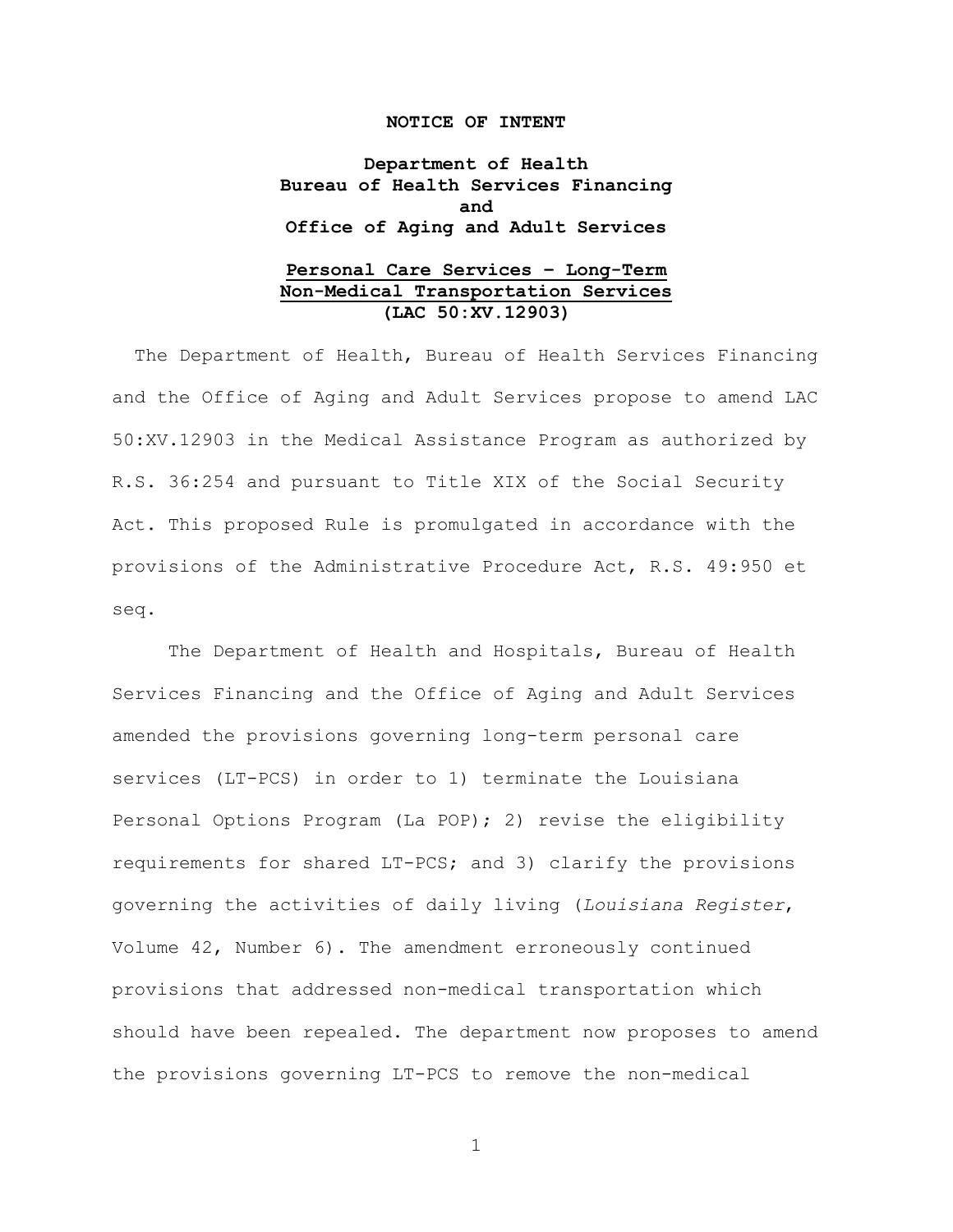transportation services provisions erroneously continued in the June 20, 2016 Rule in order to ensure that the provisions are promulgated accurately in the *Louisiana Administrative Code*.

### **Title 50**

# **PUBLIC HEALTH—MEDICAL ASSISTANCE Part XV. Services for Special Populations Subpart 9. Personal Care Services**

**Chapter 129. Long Term Care**

#### **§12903. Covered Services**

 $A. - C.$  ...

1. If transportation is furnished, the participant must accept all liability for their employee transporting them. responsibility of the participant to ensure that the a current, valid driver's license and automobile ability insuranceRepealed.

 $D. - E.$ 

AUTHORITY NOTE: Promulgated in accordance with R.S. 36:254 and Title XIX of the Social Security Act.

HISTORICAL NOTE: Promulgated by the Department of Health and Hospitals, Office of the Secretary, Bureau of Health Services Financing, LR 29:912 (June 2003), amended LR 30:2831 (December 2004), amended by the Department of Health and Hospitals, Office of Aging and Adult Services, LR 34:2578 (December 2008), amended by the Department of Health and Hospitals, Bureau of Health Services Financing and the Office of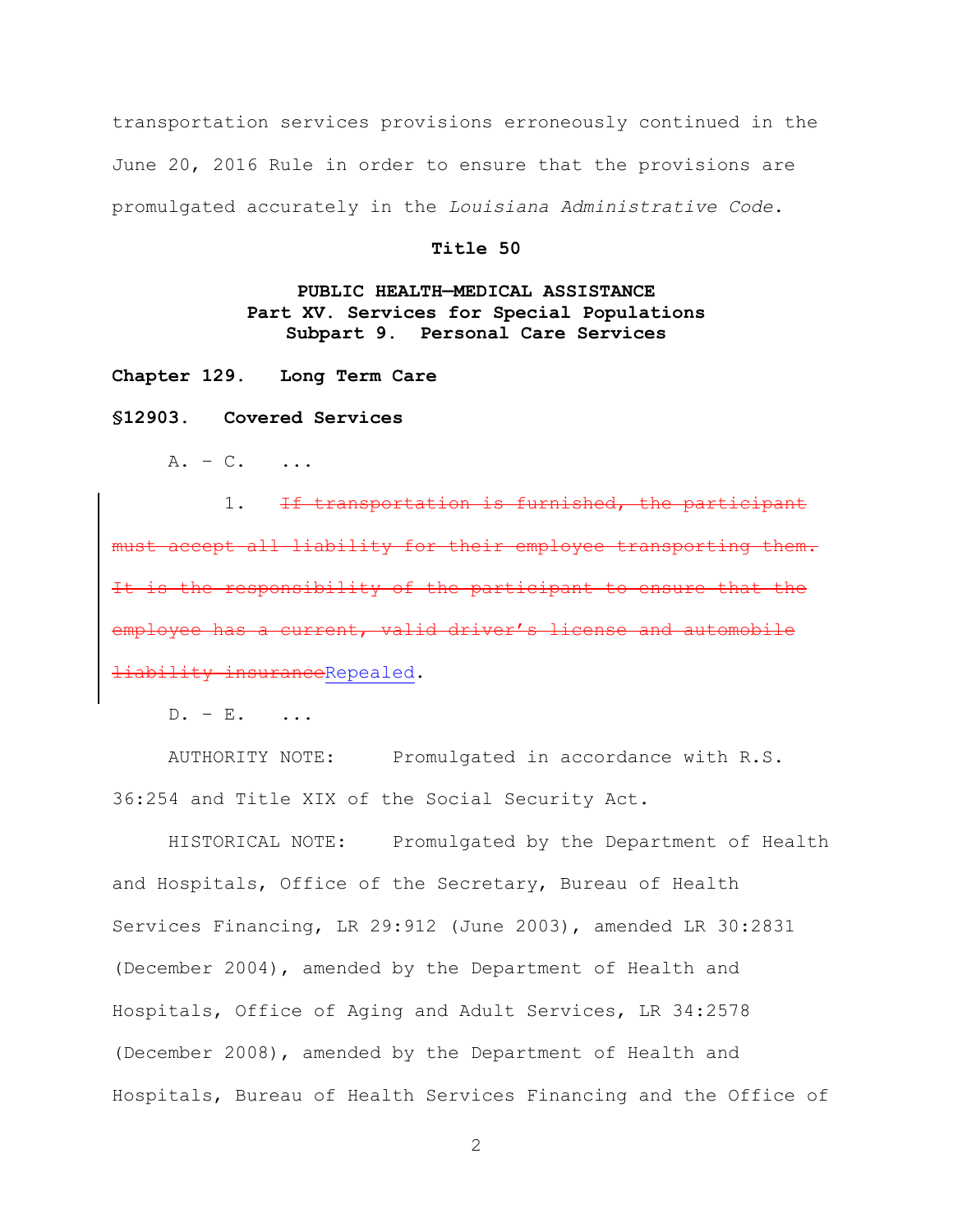Aging and Adult Services, LR 39:2507 (September 2013), LR 42:902 (June 2016), amended by the Department of Health, Bureau of Health Services Financing and the Office of Aging and Adult Services, LR 42:

Implementation of the provisions of this Rule may be contingent upon the approval of the U.S. Department of Health and Human Services, Centers for Medicare and Medicaid Services (CMS), if it is determined that submission to CMS for review and approval is required.

In compliance with Act 1183 of the 1999 Regular Session of the Louisiana Legislature, the impact of this proposed Rule on the family has been considered. It is anticipated that this proposed Rule will have no impact on family functioning, stability and autonomy as described in R.S. 49:972.

In compliance with Act 854 of the 2012 Regular Session of the Louisiana Legislature, the poverty impact of this proposed Rule has been considered. It is anticipated that this proposed Rule will have no impact on child, individual, or family poverty in relation to individual or community asset development as described in R.S. 49:973.

In compliance with House Concurrent Resolution (HCR) 170 of the 2014 Regular Session of the Louisiana Legislature, the provider impact of this proposed Rule has been considered. It is anticipated that this proposed Rule will have no impact on the